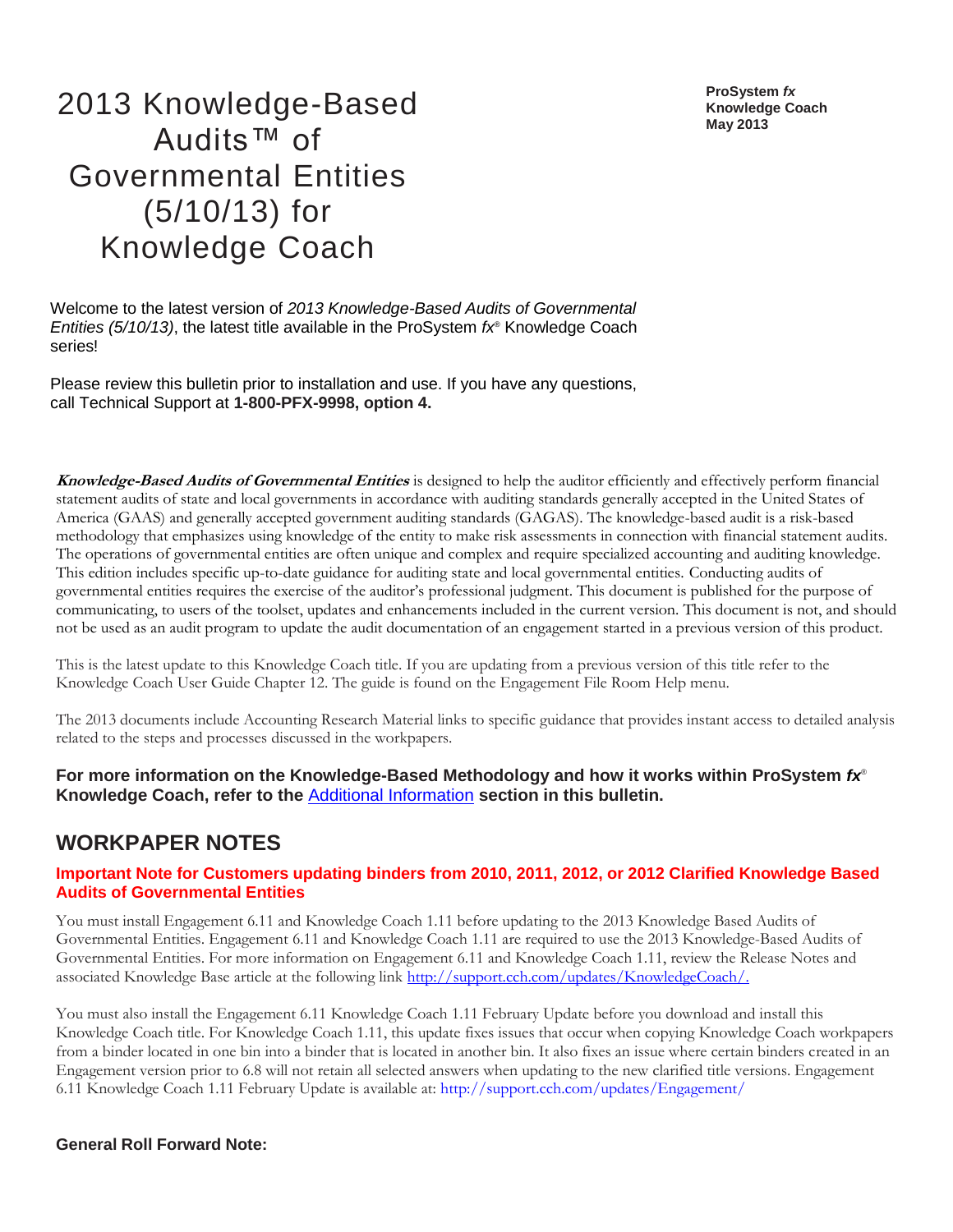You must be the current editor of all Knowledge Coach workpapers to update to the latest content during roll forward, and you must be the current editor upon opening the updated workpaper for the first time to ensure you see the updated workpaper.

The **2013 Knowledge-Based Audits of Governmental Entities** has been updated to help auditors conduct audit engagements in accordance with auditing standards and guidance, including the requirements of SAS-127 and the December 2011 revision of *Government Auditing Standards* (Yellow Book), changes made to OMB Circular A-133 through August 1, 2012; and guidance in the most recent editions of the AICPA Audit Guides, *Government Auditing Standards and Circular A-133 Audits* and *State and Local Governments*. Many new tips and examples have been incorporated. The 2013 tools include links to specific guidance that provides instant access to detailed analysis related to the steps and processes discussed in the workpapers. In addition, various practice alerts have been added to address the applicability of new or pending audit standards and guidance to audits of state and local governments. The workpapers have been updated, where applicable, with links to the guidance in CCH's *Knowledge-Based Audits of State and Local Governments with Single Audits*.

The 2013 edition of *Knowledge-Based Audits of Governmental Entities* is current through SAS-127and GASB-69.

#### **Specific Program Enhancements:**

For more information on specific program enhancements, review the 2013 Governmental Entities Overview for Knowledge Coach users available in the binder through the RES-KCO workpaper or at the following link: http://support.cch.com/productsupport/productSupport.aspx?path=%2fTopics%2fproduct\_support%2fpfx\_office%2fknow ledge\_coach#Guides

#### **In addition, forms and practice aids throughout have been updated, where applicable, to take into account:**

Information related to new literature, standards, and developments applicable to state and local governments that are reflected in the following current audit and accounting guidance:

Statements on Auditing Standards (SASs): SAS-127, *Omnibus Statement on Auditing Standards—2013*;

AICPA Audit and Accounting Guides: *State and Local Governments, with conforming changes as of March 1, 2013, and Illustrative Auditor's Reports updated for Clarity Government Auditing Standards and Circular A-133 Audits, with conforming changes as of February 1, 2013 and Illustrative Auditor's Reports updated for Clarity Audit Sampling—2012 Edition* 

AICPA Audit Risk Alerts: *State and Local Governmental Developments—2012 [Government Auditing Standards and Circular A-133 Developments—2012](http://www.accountingresearchmanager.com/wk/rm.nsf/8befeab843ef00cd072564ac0082d2ad/a38491425ed4d0518625764100493761?OpenDocument&rnm=184359)*

AICPA Statement on Quality Control Standards No. 8, *A Firm's System of Quality Control (Redrafted)*

Governmental Accounting Standards Board Statements (GASBs): GASB 65 *Items Previously Reported as Assets and Liabilities* GASB 66 *Technical Corrections 2012—An Amendment of GASB Statements No. 10 and No. 62* GASB 67 *Financial Reporting for Pension Plans—An Amendment of GASB Statement No. 25* GASB 68 *Accounting and Financial Reporting for Pensions—An Amendment of GASB Statement No. 27* GASB 69 *Government Combinations and Disposals of Government Operations*

Government Accountability Office: *Government Auditing Standards—December 2011 Revision*

Also incorporated are changes made to OMB Circular A-133 through August 1, 2012.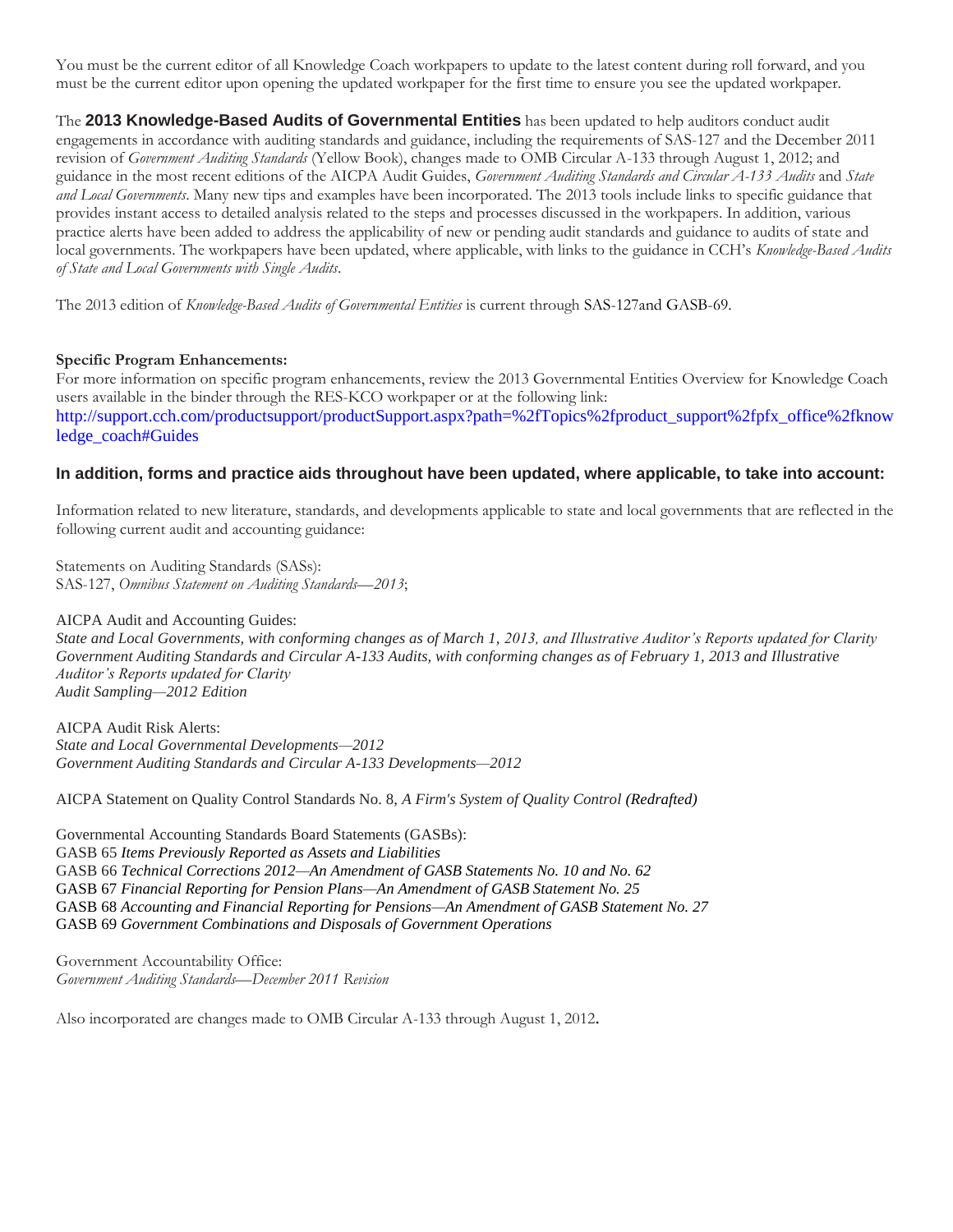# <span id="page-2-0"></span>**Additional Information on Knowledge Coach and the KBA Methodology**

### **KBA Methodology**

**Knowledge-Based Audit (KBA) Methodology -** Allows the results of one set of procedures to become the input for the next. The key components of the KBA methodology include:

- An **Overview** that guides auditors through the methodology;
- **Knowledge-Based Audit** documents, integral to the risk assessment and overall audit processes, which contain steps and procedures required by GAAS, GAGAS, and OMB Circular A-133 when applicable;
- Customizable **Audit Programs** that take auditors through related steps and procedures;
- **Practice Aids** to help auditors complete steps or processes outlined in the Knowledge-Based Audit documents and Audit Programs;
- **Auditor's Reports** that provide a variety of sample auditor's opinions on audited financial statements; and
- **Correspondence** documents that provide sample letters to be used in many other common situations.

The **AICPA's Auditing Standards Board's Risk Assessment Standards -** The practice aids and tools in the **<sup>2013</sup> Edition of Knowledge-Based Audits of Governmental Entities** are designed around the AICPA's risk assessment standards to assist auditors of governmental entities by:

- Facilitating compliance with GAAS, GAGAS, and U.S. Office of Management and Budget (OMB) Circular A-133 (OMB Circular A-133);
- Encouraging more effective audits through tailored audit programs and comprehensive practice aids;
- Helping auditors to focus on and respond to identified risks; and
- Enhancing audit documentation.

# **ProSystem** *fx***® Knowledge Coach**

**ProSystem** *fx***® Knowledge Coach** functionality allows auditors to use the Knowledge-Based-Audit methodology more efficiently by eliminating the need for duplicate entry of the same information, tailoring audit documentation to each particular engagement, and documenting the link between risks identified and procedures performed. **AUD-100 Tailoring Question Workpaper** is a document in Knowledge Coach that presents engagement-level questions designed to aid in tailoring the engagement documentation to fit each client. Completing the questions helps the auditor avoid duplication and unnecessary workpapers.

Before you begin your audit, please review the guidance in **AUD-101 Overall Audit Program**. This workpaper is intended to be your road map through a Knowledge-Based Audit methodology. You should start your audit with **AUD-100 Tailoring Question Workpaper** and **AUD-101 Overall Audit Program**.

**Risks** can be captured via the Risk Summary task pane from any Knowledge Coach workpaper by the current editor of **KBA-502 Summary of Risk Assessments**. This allows the user to continuously assess risks during the engagement. Several workpapers prompt the consideration of the presence of risks, but the Risk Summary task pane must be used to document those risks. All documented risks flow to the Risk Summary. To ensure risks show in findings tables, make sure to check the "workpaper identified in" field of the Risk pane.

**Information Flow** helps cut down on the time spent duplicating information across forms. In addition, the flow of consistent information ensures that information and updates to information are not missed between workpapers. Drill-down functionality helps the user navigate quickly to the source of the information, aiding in the review of the audit file.

**Diagnostics** help you keep track of unresolved issues like unanswered questions, incomplete risks, program steps not linked to risks or relevant assertions, missing workpaper, and more. Diagnostics now show when a form table has not been answered (i.e. tables in **KBA-101 Overall Audit Strategy** that are added by the tailoring questions in **AUD-100 Tailoring Question Workpaper**).

**Links to Accounting Research Manager (ARM)** - If you subscribe to an ARM library that includes audit content, you can now link directly to source material from Resources within Knowledge Coach documents. These links have been updated to reference to the accounting standards under the GASB and FASB Accounting Standards Codifications and the auditing standards issued by the AICPA and the U.S. Government Accountability Office (GAO). Also, if you subscribe to the *Knowledge-Based Audits of Governmental Entities Guide* on ARM, you can take advantage of brand new links to the audit guide material from within the Knowledge Coach documents.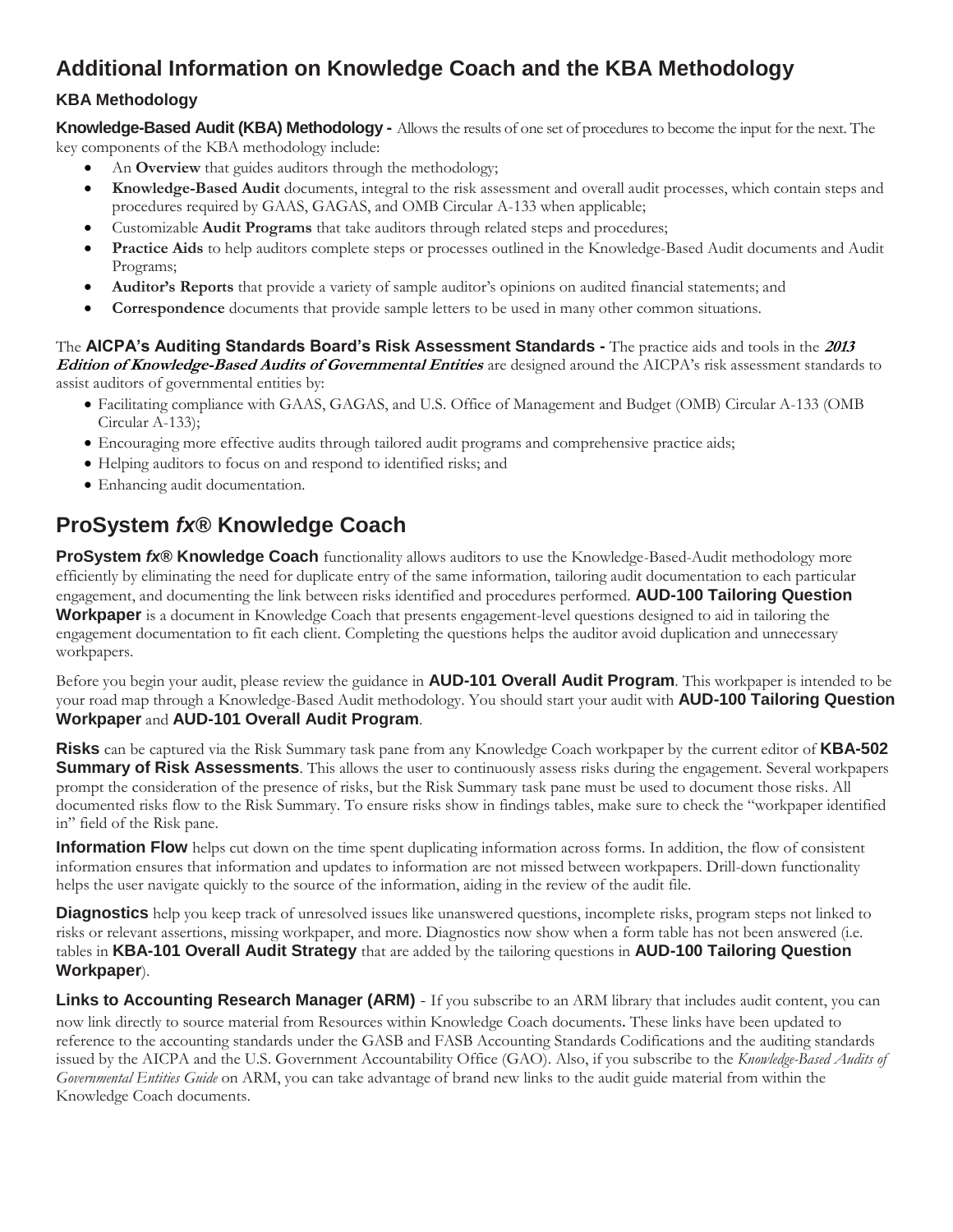**Interpretive Guidance** is integrated into each Knowledge Coach template through the Tips view of each new task pane. Informational features include Practice Points, Examples, Optional Workpapers, and Resources to help auditors work more effectively and efficiently. We have also added the ability to navigate from Resources within a document or the tip pane directly to CCH's Accounting Research Manager and industry audit guides by simply clicking on the Reference.

#### **Important Notes**

- Make sure to save changes to workpapers before closing the workpaper or the binder to ensure data is correctly updated.
- If your Current Editor Knowledge Coach MS Word workpapers become read-only or crash, please do the following:
	- Keep the binder with the affected workpapers open.
	- o Contact Customer Service at 1-800-PFX-9998, option 4 to obtain a repair utility.
- Knowledge Coach cannot be used within the Shared File Room (SFR) feature of Engagement. However, Knowledge Coach workpapers can be shared across team members through check in, check out, workpaper assignment, syncing to the central file room and through peer-to-peer sync in the same way other Engagement workpapers are shared.

#### **System Requirements**

- This title MUST be used with ProSystem *fx* Engagement version 6.11 and higher. If you are upgrading from ProSystem *fx*  Engagement 6.0, 6.1, 6.1.2, 6.5, or 6.8 please contact Technical Support at 1-800-PFX-9998, option 4 for detailed instructions.
- A minimum of 4GB of RAM is required for optimal performance when opening and navigating through ProSystem *fx*  Knowledge Coach documents.

#### **Download Instructions**

Download the *2013 Knowledge-Based Audits of Governmental Entities* from the **ProSystem fx Knowledge Coach Updates** section of the ProSystem *fx* Engagement Support Web site at the following URL: [http://support.cch.com/updates/KnowledgeCoach,](http://support.cch.com/updates/KnowledgeCoach) then select the **Knowledge Coach Series** and **Download file** link next to the **2013 Knowledge-Based Audits of Governmental Entities.** On some occasions the content package file (.KCP) has downloaded with the extension changed to .ZIP. If this occurs, please change the extension of the downloaded file to KCP using all capital letters.

**Important**: ProSystem *fx* Engagement version 6.11 or higher must be installed on the computer in order to install this Knowledge Coach title. Additional requirements include Microsoft Office 2007, Microsoft Office 2003 Primary Interop Assemblies (PIA) and Visual Studios 2005 Tools for Office Second Edition Runtime (VSTOR).

The following 2013 Knowledge-Based Audits of Governmental Entities (5/9/13).KCP download is a proprietary file that must be installed from within Engagement. Save this KCP file to a location on your local drive, extract it, and follow the Installation Instructions included in the Release Bulletin.

#### **Installation Instructions**

Once you have downloaded your Knowledge Coach title, you will need to add it to the list of titles within ProSystem *fx*  Engagement. The only additional system requirement is approximately 75MB of disk space to store your Knowledge Coach program content files. Please refer to the ProSystem *fx* Engagement with Knowledge Coach Release Notes for any other system requirements.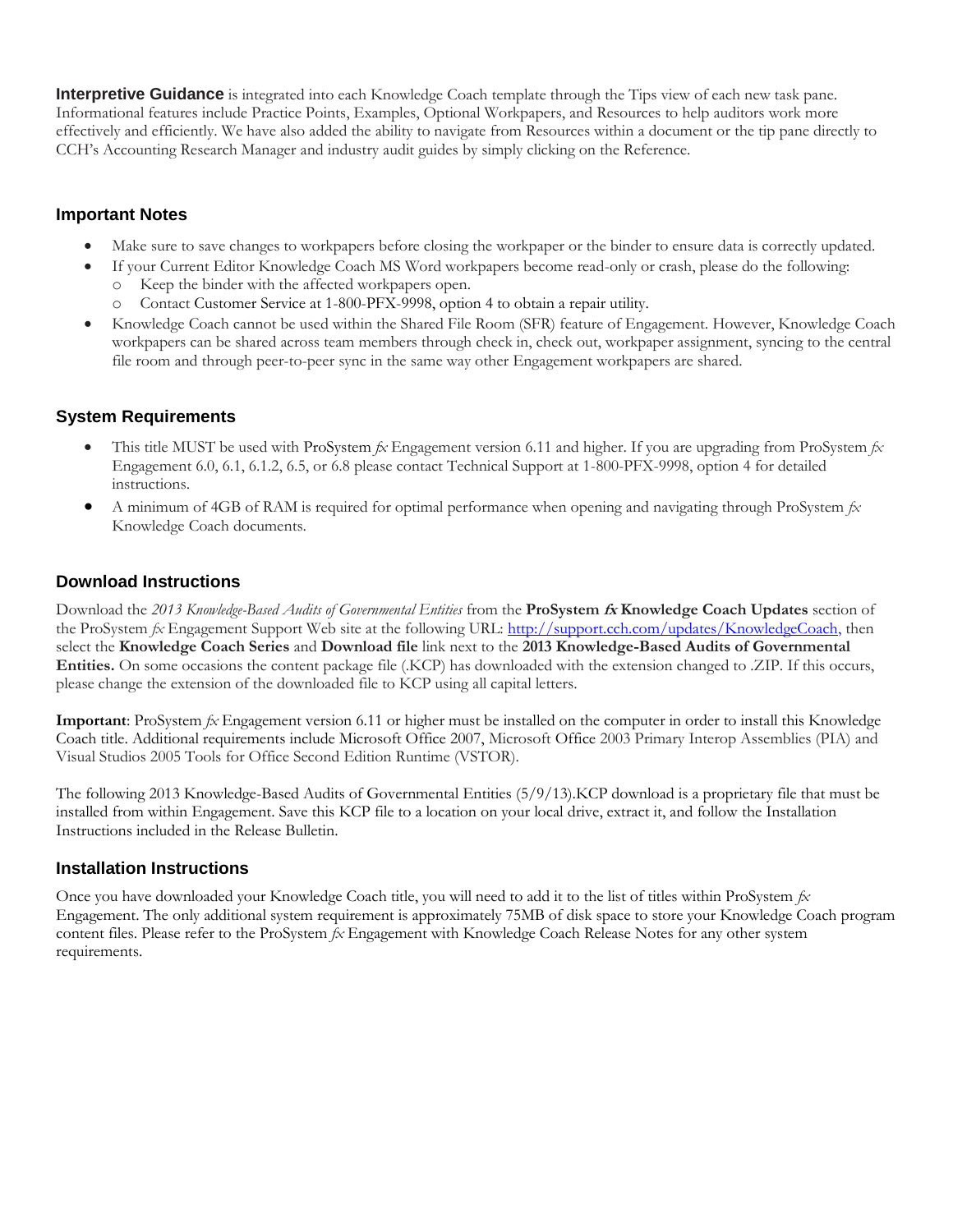After downloading the *2013 Knowledge-Based Audits of Governmental Entities* title, do the following:

- 1. Launch the ProSystem *fx* Engagement Workpaper Management application so that the Local File Room is displayed. Select **Tools > Knowledge Coach Titles**.
	- The Knowledge Coach Titles window will be displayed.
- 2. Choose **Add Title**.
- 3. Browse to the title package file (\*.KCP) that you previously downloaded and extracted from the ProSystem *fx*  Knowledge Coach Support Web site.
- 4. Choose **Open**.

The system will display a progress indicator while the title package is added. You will receive a message that the title has been successfully installed once the process is complete.

Once the title is added, you must release it, so that other staff members in your firm can use it. You may also wish to "unrelease" previous versions of the title.

To unrelease a title:

- 1. Select a version of the KBA Governmental Entities title
- 2. Choose **Unrelease Title**. The date will be removed from the *Date released* column and staff that do not have the staff group property right to insert unreleased titles will not be able to insert the unreleased titles into a binder.

*Not*e: You can determine this access in the **ProSystem fx Engagement Admin** module by selecting a staff group and choosing **File PropertiesContent** "Insert Knowledge Coach workpapers from unreleased titles" option

To release a title:

- 1. Select one of the Knowledge Coach titles in the list that has been added but is not yet released.
- 2. Choose **Release Title**. The current date and time will be displayed in the *Date released* column, and the status will change to "Released."

**Note:** You must add and assign a Knowledge Coach module as well as the Knowledge Tools title license in the ProSystem *fx* Engagement Administrator before using the workpapers.

**Important:** Once the *2013 Knowledge-Based Audits of Governmental Entities* titles have been added and released, it will be automatically deploy to other staff members when they login to the "Office" location, or when they synchronize a binder that contains Knowledge Coach workpapers from this title.

#### **Online Permission Key**

Permission key files may be downloaded from our Web site a[t http://tax.cchgroup.com](http://tax.cchgroup.com/) or when adding or updating the new licenses within ProSystem *fx* Engagement with Knowledge Coach version 6.11 and higher. After updating the license file in the ProSystem *fx* Engagement Admin module, licenses need to be assigned to the staff who will use 2013 *Knowledge-Based Audits of Governmental Entities*.

If you have not already established a Single Sign-on (SSO) account with Customer Service, we urge you to do so at this time.

Permission keys are no longer generally distributed via floppy diskette. You can choose to continue receiving the diskette by going to [http://tax.cchgroup.com/pfxsupport,](http://tax.cchgroup.com/pfxsupport) clicking the Firm Administration link, and making the appropriate selection (SSO access is required), or by contacting Customer Service at 1-800-PFX-9998, option 4.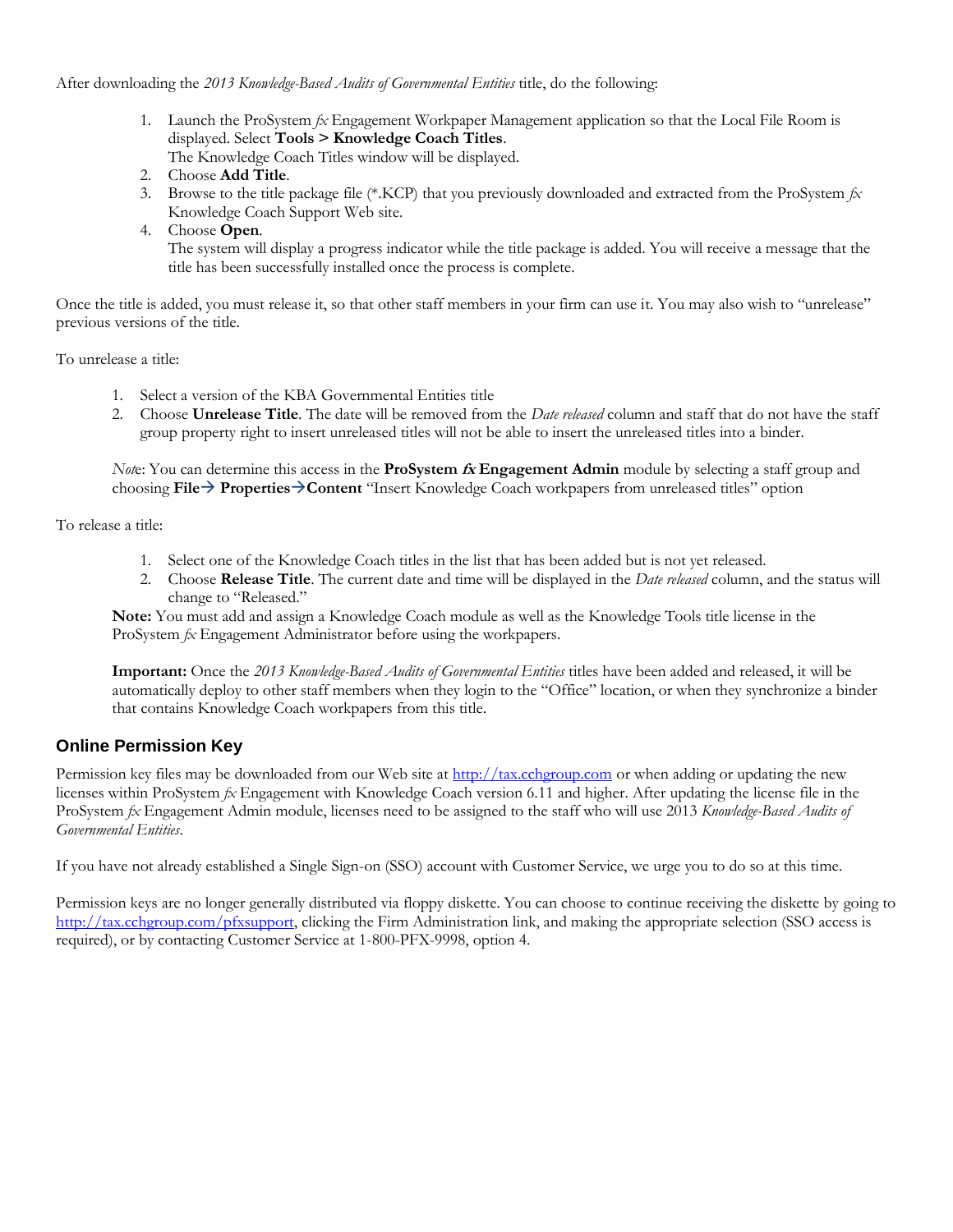## **Accounting Research Manager**

CCH's Accounting Research Manager is the most comprehensive, up-to-date and objective online database of financial reporting literature. It includes all authoritative and proposed accounting, auditing, and SEC literature, plus independent, expert-written interpretive guidance.

Our Weekly Summary email newsletter highlights the key developments of the week, giving you assurance that you have the most current information. It provides links to new FASB, AICPA, SEC, EITF, and IASB authoritative and proposal-stage literature, plus guidance from financial reporting experts.

Our team of content experts updates the system on a daily basis, so you can stay as current as possible. What's more, our experts attend critical standard-setting meetings and summarize the results for you, which means you'll learn of newly released literature and deliberations of current financial reporting projects as soon as they occur! Plus, you'll benefit from their easy-to-understand technical translations. Our expert's interpretations clearly lay out what the rules mean from your perspective.

Also available is the Knowledge-Based Audits of Governmental Entities, a guide that helps you comply with the most recent professional standards and guidance for the conduct of audits of governmental entities and to integrate the use of practice aids, tools, and other resources with its guidance. This publication supplements and complements the Knowledge-Based documents that are available in Knowledge Coach.

With Accounting Research Manager, you maximize the efficiency of your research time, while enhancing your results. Learn more about our content, our experts, and how you can request your free trial by visiting [http://www.accountingresearchmanager.com.](http://www.accountingresearchmanager.com/)  You can also access the Accounting Research Manager Web site by selecting the item in ProSystem *fx* Engagement from the Guidance tab on the Shortcuts bar in the Binder window.

### **Links to Accounting Research Manager (ARM)**

As indicated above, subscribers to an Accounting Research Manager library that includes source content can link directly to source material from references within Knowledge Coach workpapers. These links have been updated to reference the new Codification released by the FASB and available on ARM. The Codification on ARM is fully integrated with U.S. and international accounting standards, other non-authoritative materials and industry leading interpretive guidance.

### **Using Your Knowledge Coach Content**

To use your Knowledge Coach Workpaper Templates, open a binder in ProSystem *fx* Engagement, select the workpaper tab into which you would like to insert the workpaper, and select **New Knowledge Coach Workpaper** from the toolbar or File menu. The New Knowledge Coach Workpaper dialog appears (*Figure 1*).

Select the New Knowledge Coach Title with the content you would like to use. You can only select titles you have installed. The information displayed changes to reflect the workpaper organization available for the selected title. Select the Knowledge Coach Workpaper Templates to insert into your binder and click **OK**. The **Selected Workpaper Properties** dialog appears. Each workpaper name is automatically loaded into the Name field. Add a workpaper index in the Index field and make any Name modifications you desire. You can also modify the tab location or the roll forward settings for each workpaper. Then click **OK**. The integrated Knowledge Coach workpaper is now inserted into your engagement binder. For more information on how to use Knowledge Coach workpapers in your binder, see the Knowledge Coach User Guide.



**Figure 1 – New Knowledge Coach Workpaper**